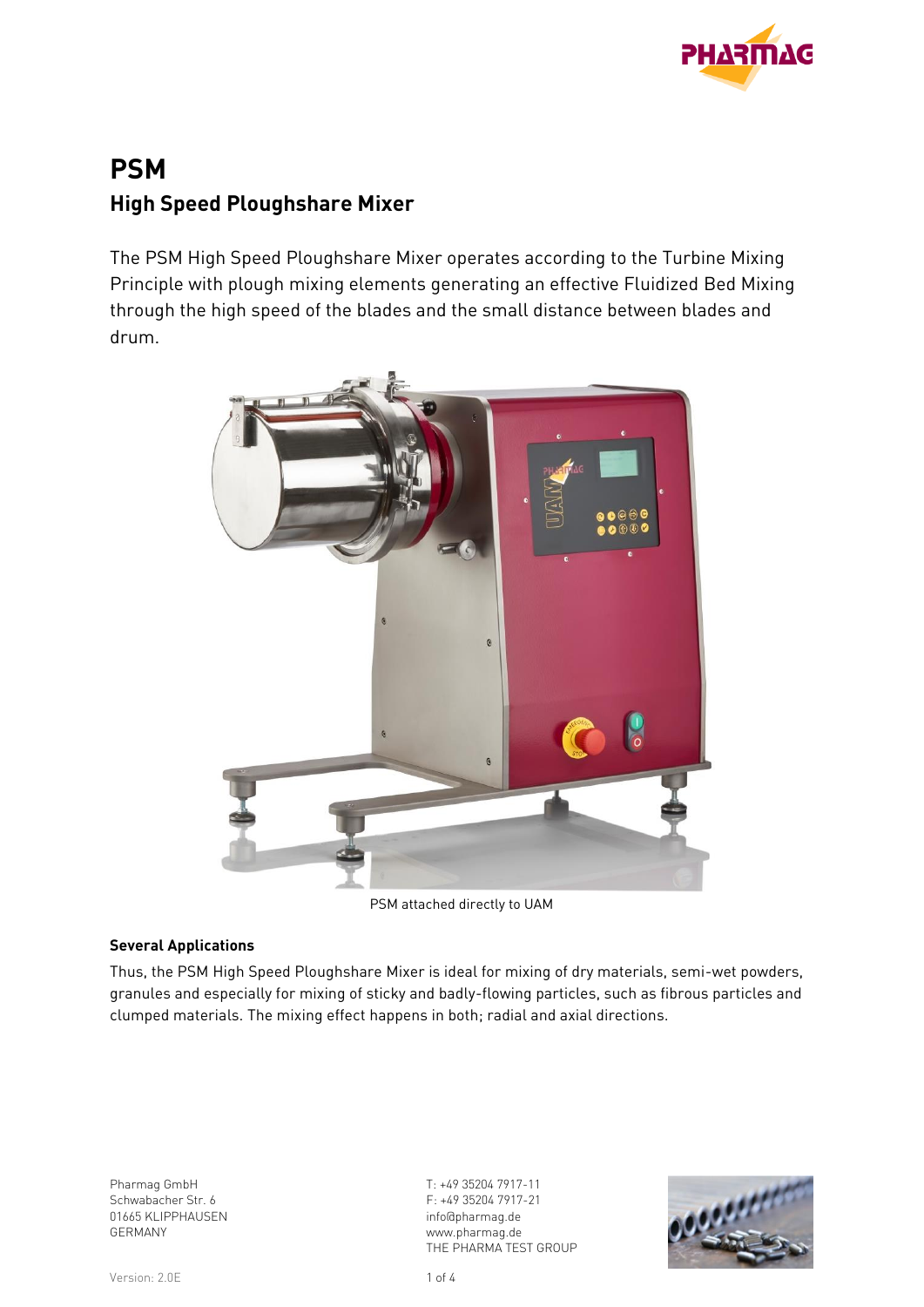



#### **Safety System**

The Inductive proximity switch safety system stops the UAM Universal Motor Drive automatically when the cover is removed during operation. The drum is attached with an adjustable tension ring to guarantee a perfect seal mechanism. The PSM High Speed Ploughshare Mixer can be directly attached to the UAM Universal Motor Drive, which allows the operator to dynamically adjust the speed to suit the processed material. All contact parts are made of GMP Compliant materials and can be sterilized in accordance with GMP.



#### **Advantages**

- » Effective for mixing materials with very low blending ratio (down to 1 : 100,000)
- » Ideal for fibers and clumped substances used for mixing of dry & semi-wet particles
- » Corrosion resistant, medical & food grade contact parts

#### **Features**

- » Powerful with plowshare technology
- » Versatile applications for dry & wet powders
- » GMP compliant

#### **Efficiently mixing**

The plough share arm spins around through the drum which causes the material to circulate radially from the center to the drum walls and axially through the complete length of the plough. Different particles (e.g. Active Material and Excipients) with a very low mixing ratio of 1:100,000 can be efficiently mixed within few minutes. The stainless steel mixing drum has a removable cover through which the material can be fed and discharged.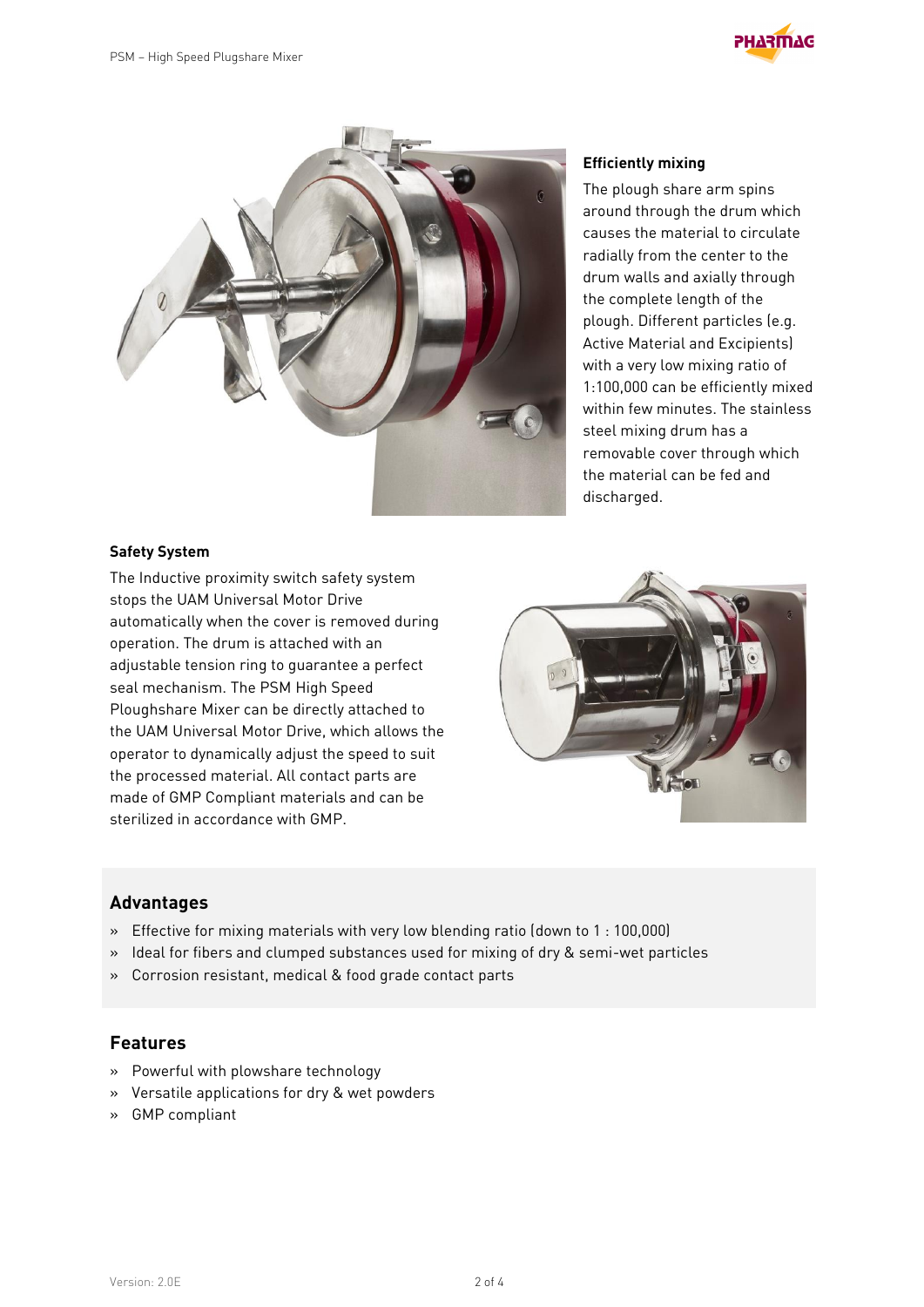

## **Standard Scope of Supply**

The PSM (part. no. 40-01190) comes with the following standard scope of supply:

- » SS L316 Cover Plate (part. no. 426-4414214)
- » Safety Guard System (part. no. 426-9396440010)
- » Safety Cable with Plug (part. no. 9396470010)

## **Application Specifications**

| <b>Parameter</b>             | <b>Specification</b>                                                                                                                                                                     |
|------------------------------|------------------------------------------------------------------------------------------------------------------------------------------------------------------------------------------|
| <b>Operation principle</b>   | High speed fluidized bed mixing; turbo radial and axial mixing                                                                                                                           |
| <b>Process range</b>         | » Turbo blending of special powders (solid/solid)<br>Blending of highly diluted blends (trace elements blending)<br>$\rightarrow$<br>» Blending of special wetted powders (solid/liquid) |
| <b>Feed characteristics</b>  | » Special sticky and clumped powders<br>» Fibrous powders                                                                                                                                |
| <b>Range of applications</b> | Pharmaceutical, herbal & alternative medicine, chemicals & fine<br>chemicals, food, agriculture, cement & ceramics, cosmetics and<br>detergents, paints & pigments                       |